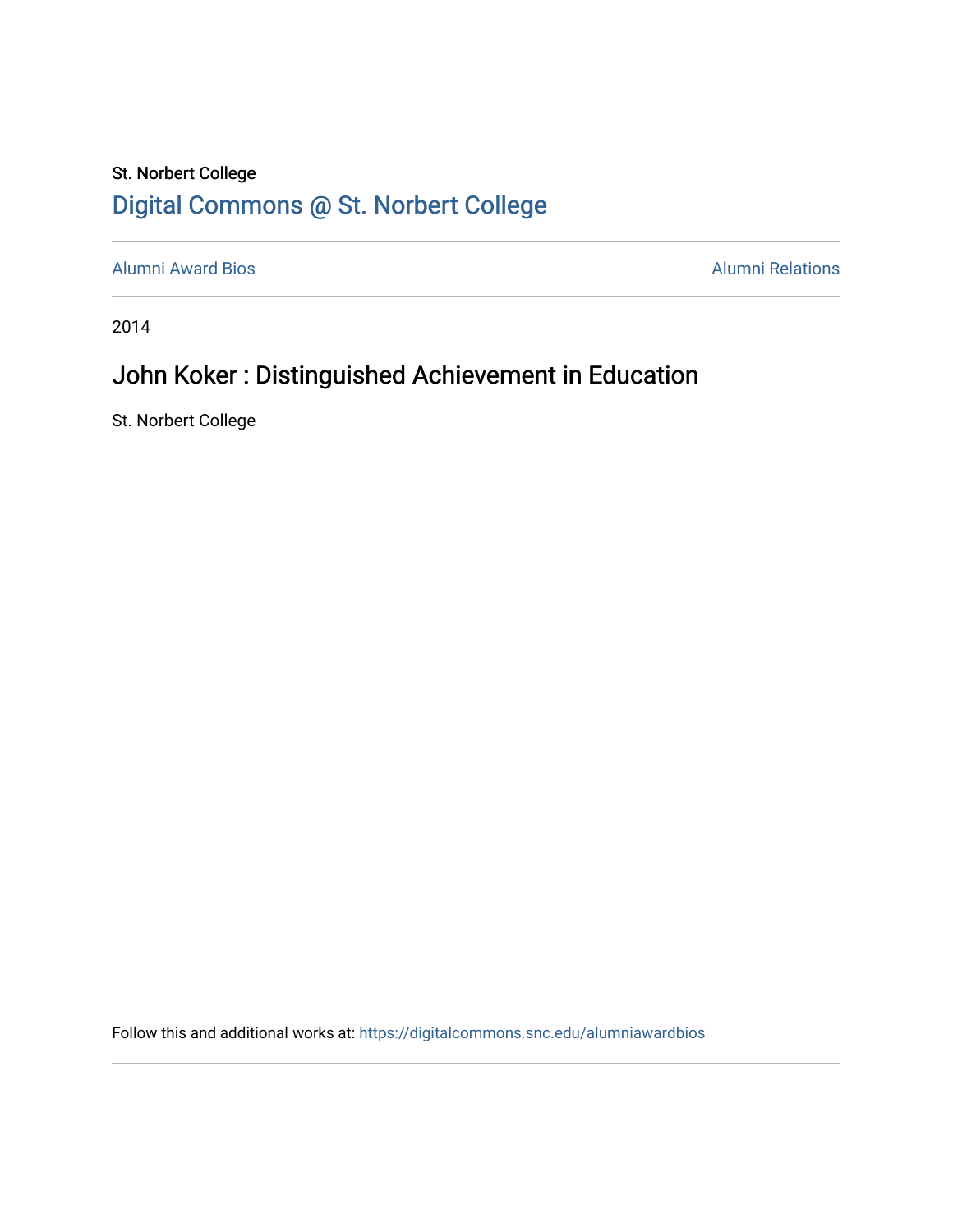

[Academics](https://www.snc.edu/academics) [Admission](https://www.snc.edu/admission) [Campus Life](https://www.snc.edu/campuslife) [Living Norbertine](https://www.snc.edu/livingnorbertine) [Athletics](https://www.snc.edu/athletics) [About](https://www.snc.edu/about)

Q

Giving

to SNC

[Alumni](https://www.snc.edu/alumni/)  $\geq$  [Alumni Awards](https://www.snc.edu/alumni/awards/)  $\geq$  2014 Distinguished Achievement in Education 合

### [Alumni](https://www.snc.edu/alumni/index.html)

[Events & Reunions](https://www.snc.edu/alumni/event/index.html) [Behind the Arch](https://www.snc.edu/alumni/event/behindthearch/) [Benefits and Services](https://www.snc.edu/alumni/benefits.html) [Get Involved](https://www.snc.edu/alumni/getinvolved.html) [Give to SNC](http://giving.snc.edu/) [Alumni Awards](https://www.snc.edu/alumni/awards/index.html) [Past Recipients](https://www.snc.edu/alumni/awards/recipients.html) [Knight Lights](https://www.snc.edu/alumni/knightlights/index.html) [Alumni-Owned](https://www.snc.edu/alumni/directory/index.html) [Businesses Network](https://www.snc.edu/alumni/directory/index.html) [Alumni Board](https://www.snc.edu/alumni/alumniboard.html) [Student Alumni](https://www.snc.edu/alumni/saa.html) [Ambassadors](https://www.snc.edu/alumni/saa.html) [Staff](https://www.snc.edu/alumni/contactus.html)

# 2014 Distinguished Achievement in Education



### John Koker '84

"The Math Whisperer," one admiring colleague dubbed John Koker. Before taking his current position as dean of the College of Letters and Science at the University of Wisconsin Oshkosh, John was one of the most honored mathematics educators in the state.

His colleague's colorful nickname highlights Dr. Koker's unique ability to inspire and motivate his students, and to make the challenges of mathematics something to be relished, not dreaded.

He would lead his students through carefully constructed exercises to help them grow comfortable with the problem-solving process – challenging, questioning and encouraging them along the way. As

one colleague noted: "John socratically gifts students with the power of their own minds – a very empowering gift."

It is a teaching approach that earned John the UW Oshkosh Distinguished Teaching Award, the UW Oshkosh Rosebush Professorship for excellence in teaching and research, and the UW System Board of Regents Teaching Excellence Award, given to only two educators in the entire UW system each year.

One former student (and current math teacher) said of his mentor: "John led me through an incredible adventure of becoming an independent, investigative and critical thinker. … The